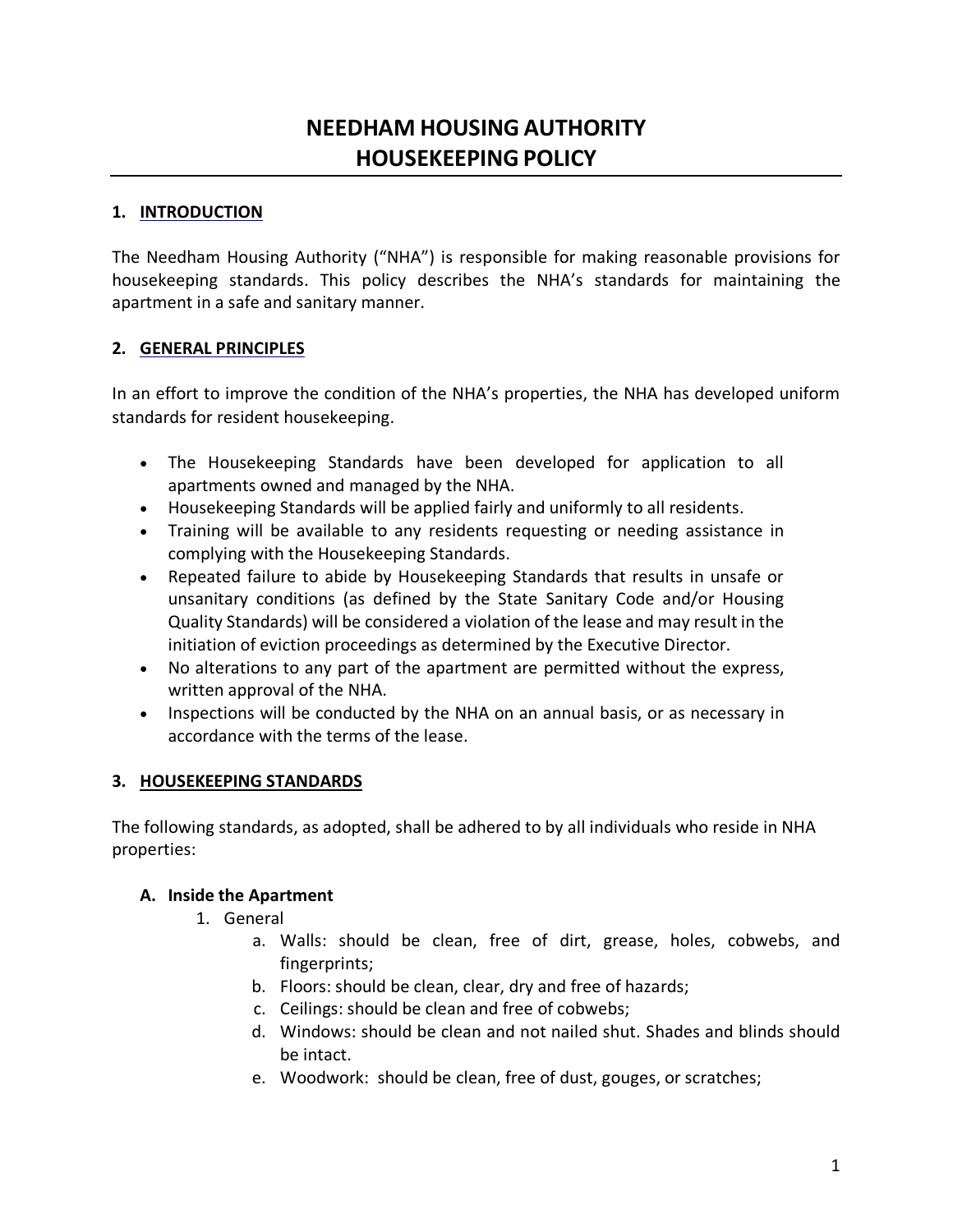- f. Doors: should be clean, free of grease and fingerprints. Doorstops should be present. Locks should work.
- g. Heating units: should be dusted and access uncluttered;
- h. Trash; shall be disposed of properly and not left in the unit;
- i. Entire unit should be free of rodent or insect infestation.
- 2. Kitchen
	- a. Stove: should be clean and free of food and grease;
	- b. Refrigerator: should be clean. Freezer door should close properly and freezer have no more than one inch of ice;
	- c. Cabinets: should be clean and neat; cabinet surfaces and counter top should be free of grease and spilled food. Cabinets should not be overloaded. Storage under the sink should be limited to small or lightweight items to permit access to repairs. Heavy pots and pans should not be stored under the sink;
	- d. Exhaust fan: should be free of grease and dust;
	- e. Sink: should be clean, free of grease and garbage. Dirty dishes should be washed and put away in a timely manner;
	- f. Food storage areas; should be neat and clean without spilled food;
	- g. Trash/garbage: should be stored in a covered container until removed to the disposal area;
- 3. Bathroom
	- a. Toilet and tank: should be clean and odor free;
	- b. Tub and shower: should be clean and free of excessive mildew and mold. Where applicable, shower curtains should be in place and of adequate length;
	- c. Lavatory: should be clean;
	- d. Exhaust fans: should be free of dust;
	- e. Floor should be clean and dry;
- 4. Storage areas (if applicable)
	- a. Linen closets: should be neat and clean;
	- b. Other closets: should be neat and clean; no highly flammable materials should be stored in the unit;
	- c. Other storage areas: should be clean, neat and free of hazards;

# B. **Outside the Apartment (if applicable)**

- 1. Yards: should be free of debris, trash, and abandoned cars. Exterior walls should be free of graffiti;
- 2. Porches (front and rear): should be clean and free of hazards. Any items stored on the porch shall not impede access to the unit;
- 3. Steps (front and rear): should be clean and free of hazards;
- 4. Storm doors: should be clean, with glass or screens intact;
- 5. Sidewalks: should be clean and free of hazards;
- 6. Parking lot: should be free of abandoned cars. There should be no car repairs in the lots;
- 7. Hallways: should be clean and free of hazards;